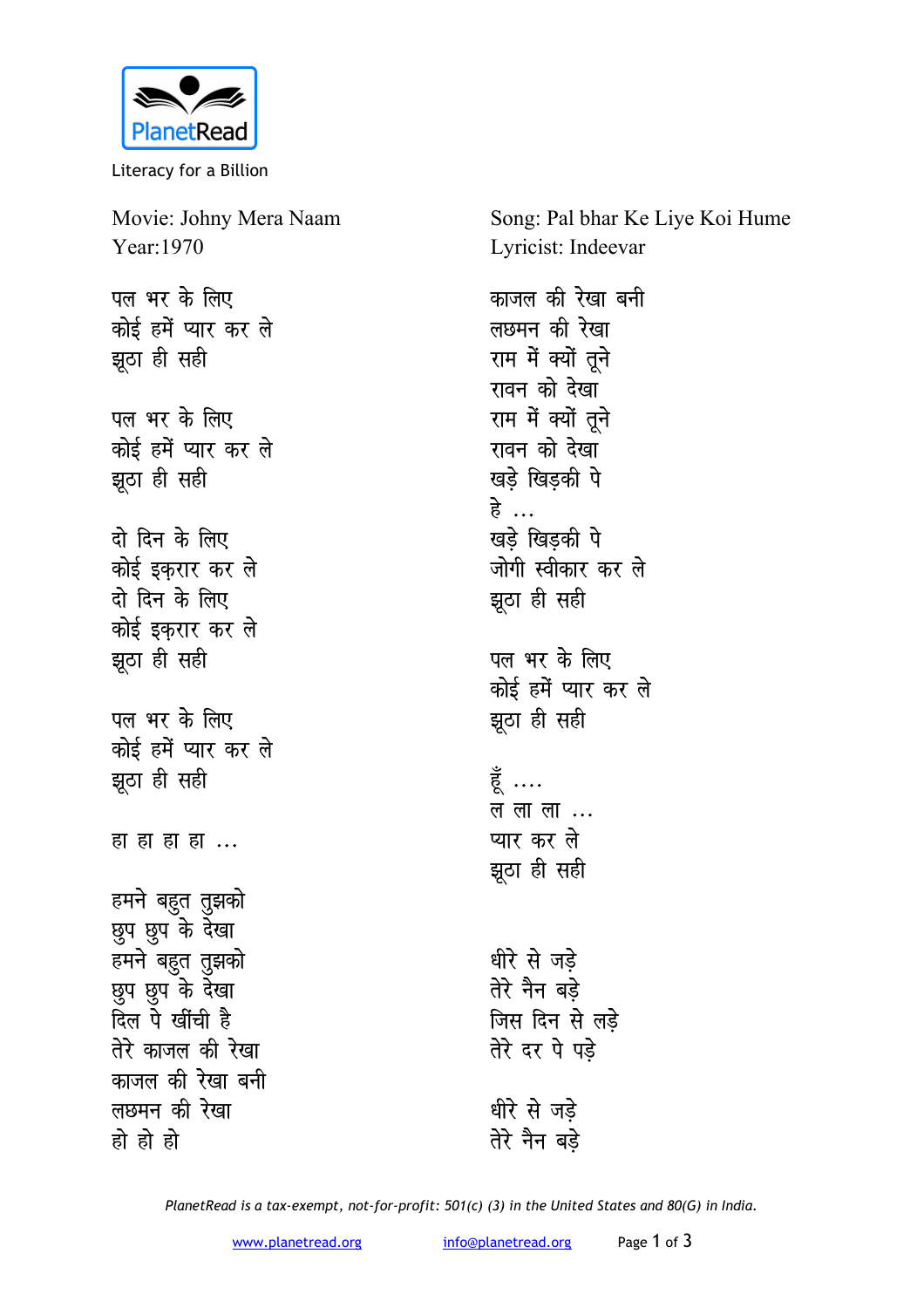

Literacy for a Billion

| जिस दिन से लड़े   | पल भर के लिए         |
|-------------------|----------------------|
| तेरे दर पे पड़े   | कोई हमें प्यार कर ले |
|                   | झूठा ही सही          |
| सुन सुन कर        |                      |
| तेरी नहीं नहीं    | ल ला ला $\dots$      |
| जॉ अपनी निकल जाए  |                      |
| ए                 |                      |
| ना कहीं           | पल भर के प्यार पे    |
|                   | निसार सारा जीवन      |
| ज़रा हाँ कह दे    | पल भर के प्यार पे    |
| मेरी जाँ कह दे    | निसार सारा जीवन      |
| मेरी जाँ कह दे    | हम वो नहीं जो        |
| जरा हाँ कह दे     | छोड़ दें तेरा दामन   |
|                   | अपने होंठों की हँसी  |
| जब रैन पड़े       | हम तुझको देंगे       |
| नहीं चैन पड़े     | अपने होंठों की हँसी  |
| नहीं चैन पड़े     | हम तुझको देंगे       |
| जब रैन पड़े       | ऑसू तेरे अपनी        |
|                   | आँखों में लेंगे      |
| माना तू सारे      | ऑसू तेरे अपनी        |
| हसीनों से हसीं है | आँखों में लेंगे      |
| माना तू सारे      | तू हमारी वफ़ा का     |
| हसीनों से हसीं है | एतबार कर ले          |
| अपनी भी सूरत      | तू हमारी वफ़ा का     |
| बुरी तो नहीं है   | एतबार कर ले          |
| अपनी भी सूरत      | झूठा ही सही          |
| बुरी तो नहीं है   |                      |
|                   | पल भर के लिए         |
| कभी तू भी         |                      |
| हो कभी तू भी      | कोई हमें प्यार कर ले |
| हमारा दीदार कर ले |                      |
| झूठा ही सही       | पल भर के लिए         |

PlanetRead is a tax-exempt, not-for-profit: 501(c) (3) in the United States and 80(G) in India.